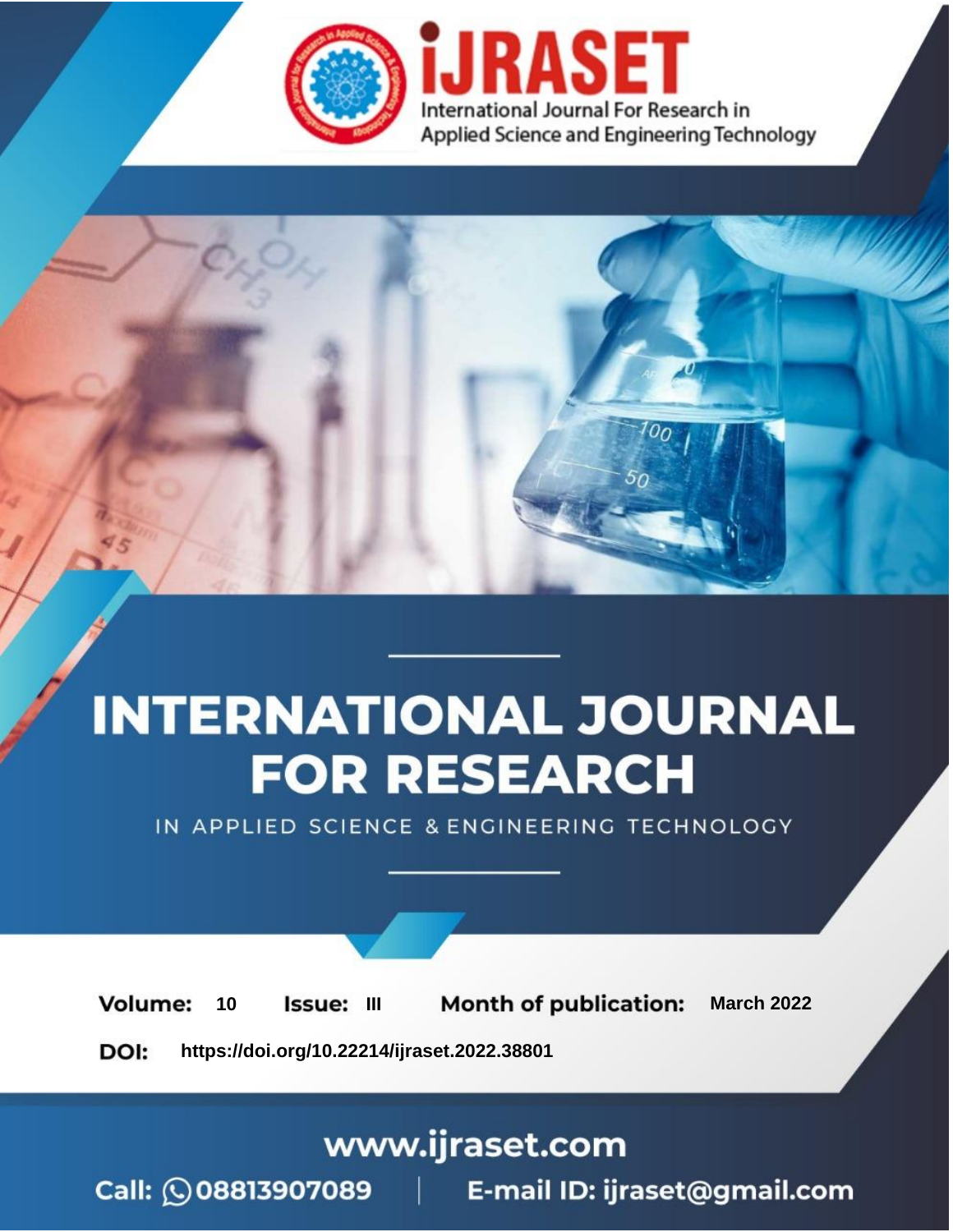

### **Synthesis Characterization and Biological Evaluation of Nitro Amidinothioureas**

B. Jini Kumari<sup>1</sup>, T. F. Abbs Fen Reji<sup>2</sup>

*<sup>1</sup>Department of Chemistry, St.Alphonsa College of Arts and Science, Soosaipuram, Karinkal-629157, Tamilnadu, India <sup>2</sup>Department of Chemistry & Research Centre, Nesamony Memorial Christian College, Marthandam-629165, Tamilnadu, India*

*Abstract: The discovery of new bioactive compounds necessarily involves previously diversity studies, because by knowing the type of micro organisms that reside in a certain environment, it is possible to design cultivation techniques adapted for all the microbial communities Present in a certain ambience.* 

*Marine organisms possess an inexhaustible source of useful chemical substances for the development of new drugs. The structure of the newly synthesized compounds were elucidated with elementary analysis with IR, <sup>1</sup>H NMR and mass spectral data. All the synthesized compounds show weak antioxidant activity and weak antimicrobial and antifungal activity against some bacteria and fungi.* 

*Keywords: Amidinothiourea, Antibacterial activity and Anti fungal activity.* 

#### **I. INTRODUCTION**

The major classes of almost all antibiotics are encountering resistance in clinical applications. In order to overcome this rapid development of drug resistance, new agents should preferably consist of chemical characteristics that clearly differ from those of existing agents. Various heterocyclic nucleus acts as highly functionalized scaffold and used in biologically active molecules. The heterocyclic Amidinothiourea has attracted widespread attention due to their diverse biological activities, including antibacterial, antifungal activity.

In view of these observations, we herein report the synthesis of some new Amidinothiourea derivatives and evaluate their antimicrobial and antifungal activity. Over the decades guanidine and its derivatives have gained wide applications in organic synthesis, in the production of agrochemicals, pesticides, pharmaceutical industry and in rubber industry. Guanidine functional groups are found in numerous biologically active natural products and several drugs.

The target compounds were performed using the Agar Diffusion method. In addition many thiourea derivatives have shown significant pharmocoiogical interst as antianxiey, antipyretic, analgesic and anti-inflammatory drugs. Moreover, they are well known for their remarkable antimicrobial antiparasitic and anti-cancer activities.

#### **II. EXPERIMENTAL SECTION**

Melting points of the synthesized compounds were determined by open capillary method and are uncorrected and were determined by open capillary method using a immersion bath of silicon oil. The spectra were recorded on. JEOL DRX 300 or DPX 300 NMR spectrometer (300 MHZ for <sup>1</sup>H and 75 MHZ for <sup>13</sup>C NMR Spectra), DMSO as the solvent. Tetra methyl silane as the internal standard and chemical shifts in (ppm) Follow up of the reacting checking the purity of the compounds were made by TLC on Silica gel coated on glass plates. The spots were visualized in iodine vapour or under UV light. The starting compounds was prepared according to literature procedure.

#### *A. General Procedure for 1-Alkyl/aryl-3-(N-nitroamidino)thioureas*

Nitroguanidine (0.52 g, 5 mmol) was stirred with finely powdered potassium hydroxide (0.56 g, 10 mmol) in DMF (5 ml) for 15 min. when the solution becomes homogeneous, alkylisothiocyanate (5 mmol) was added with stirring during an hour. The mixture was then poured slowly with stirring into ice and water (50 ml) and filtered. The filtrate was acidified with dil. Hydrochloric acid (0.1 N).

The white precipitate thus obtained was filtered, washed with cold water and recrystallised from ethanol – water (2:1) to obtain white, crystalline  $1 - alkyl - 3 - (N - nitroamidino)$  thiourea.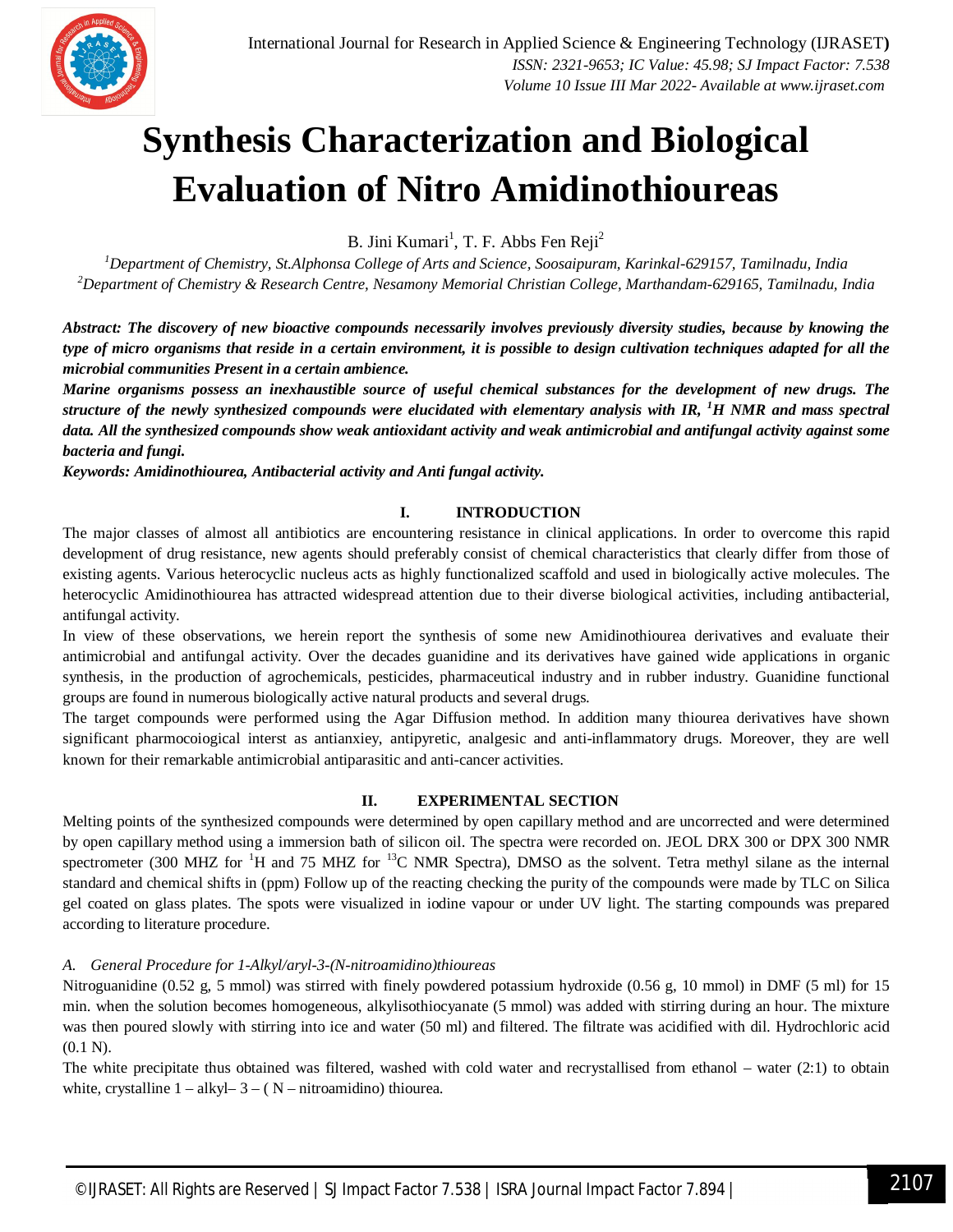

International Journal for Research in Applied Science & Engineering Technology (IJRASET**)**  *ISSN: 2321-9653; IC Value: 45.98; SJ Impact Factor: 7.538 Volume 10 Issue III Mar 2022- Available at www.ijraset.com*



#### **III. SPECTRAL DATA OF DIFFERENT DERIVATIVES**

#### *A. Synthesis of 3-(N-nitroamidino)-1-phenylthiourea (a)*

Mol.Formula :C<sub>8</sub>H<sub>9</sub>N<sub>5</sub>O<sub>2</sub>S; Mol.wt:239.26; Yield 74.0%; mp 160-61°C; IR (KBr, cm-<sup>1</sup>) : 3333(N-H str.), 2951-3020(Aliphatic &ArC-H str.), 1654 (C=O str), 1580(C=C str.), 1330(C-N str.),643(ArC-S str.); The 1HNMR(δ, ppm): (DMSO-d6, 250 MHz): 7- 58-7.791(m,2ArH), 7.3-7.5(m,3ArH), 1.589(S,4NH).

#### *B. Synthesis of 1-chlorophenyl -3-(N-nitroamidino)thiourea (b)*

Mol.Formula :C<sub>8</sub>H<sub>8</sub>ClN<sub>5</sub>O2<sub>S</sub>, Mol.wt:273.71, Yield 70%; mp 168-70°C, IR (KBr, cm-<sup>1</sup>) : 3373(N-H str.), 2941-3000(Aliphatic &ArC-H str.), 1667 (C=O str), 1580(C=C str.), 1383(C-N str.),616(ArC-S str.); The 1HNMR(δ, ppm): (DMSO-d6, 250 MHz): 7.550(d,J=6Hz,2ArH), 7.464(d,J=8.4Hz,2ArH), 1.836(S,4NH).

#### *C. Synthesis of 1-methylphenyl -3-(N-nitroamidino)thiourea (c)*

Mol.Formula :C9H11N5O2S, Mol.wt:253.28, Yield 82%; mp 168-69ºC, IR (KBr, cm-1) : 3360(N-H str.), 2917-3033(Aliphatic &ArC-H str.), 1650 (C=O str), 1567(C=C str.), 1417(C-N str.),600(ArC-S str.); The 1HNMR(δ, ppm): (DMSO-d6, 250 MHz): 7.204-7.452(m,4ArH), 3.321(s,CH3), 1.789(s,4NH).

#### *D. Synthesis of 1-methoxyphenyl -3-(N-nitroamidino)thiourea (d)*

Mol.Formula :C9H11N5O2S, Mol.wt:269.28, Yield 74.0%; mp 153-54ºC, IR (KBr, cm-1) : 3319(N-H str.), 2935-3083(Aliphatic &ArC-H str.), 1633 (C=O str), 1583(C=C str.), 1417(C-N str.),658(ArC-S str.); The 1HNMR(δ, ppm): (DMSO-d6, 250 MHz): 7.144(d,J=9Hz,2ArH), 6.864(d,J=17.1Hz,2ArH), 3.344(s,OCH3), 1.578(s,4NH).

#### *E. Synthesis of 1-ethoxyphenyl -3-(N-nitroamidino)thiourea (e)*

Mol.Formula : $C_{10}H_{13}N_5O_3S$ , Mol.wt:283.31, Yield 87.0%; mp 162-63°C, IR (KBr, cm-1) : 3299(N-H str.), 2925-3010(Aliphatic &ArC-H str.), 1634 (C=O str), 1572(C=C str.), 1378C-N str.),617(ArC-S str.); The 1HNMR(δ, ppm): (DMSO-d6, 250 MHz): 7.139(d,J=8.7Hz,2ArH), 6.864(d,J=1.7Hz,2ArH), 4.01,(q,J=1.8Hz,CH2), 1.40(t,J=1.3Hz,CH3), 1.636(s,4NH).

#### *F. Synthesis of 1-ethyl -3-(N-nitroamidino)thiourea (f)*

Mol.Formula :C4H9N5O2S, Mol.wt:191.22, Yield 85.0%; mp 158-60ºC, IR (KBr, cm-1) : 3283(N-H str.), 2928-3083(Aliphatic &ArC-H str.), 1654 (C=O str), 1546(C=C str.), 1326.46(C-N str.),633(ArC-S str.); The 1HNMR(δ, ppm): (DMSO-d6, 250 MHz): 5.789-5.95(m,CH), 5.25-5.60(m,2CH2), 1.2650(s,4NH).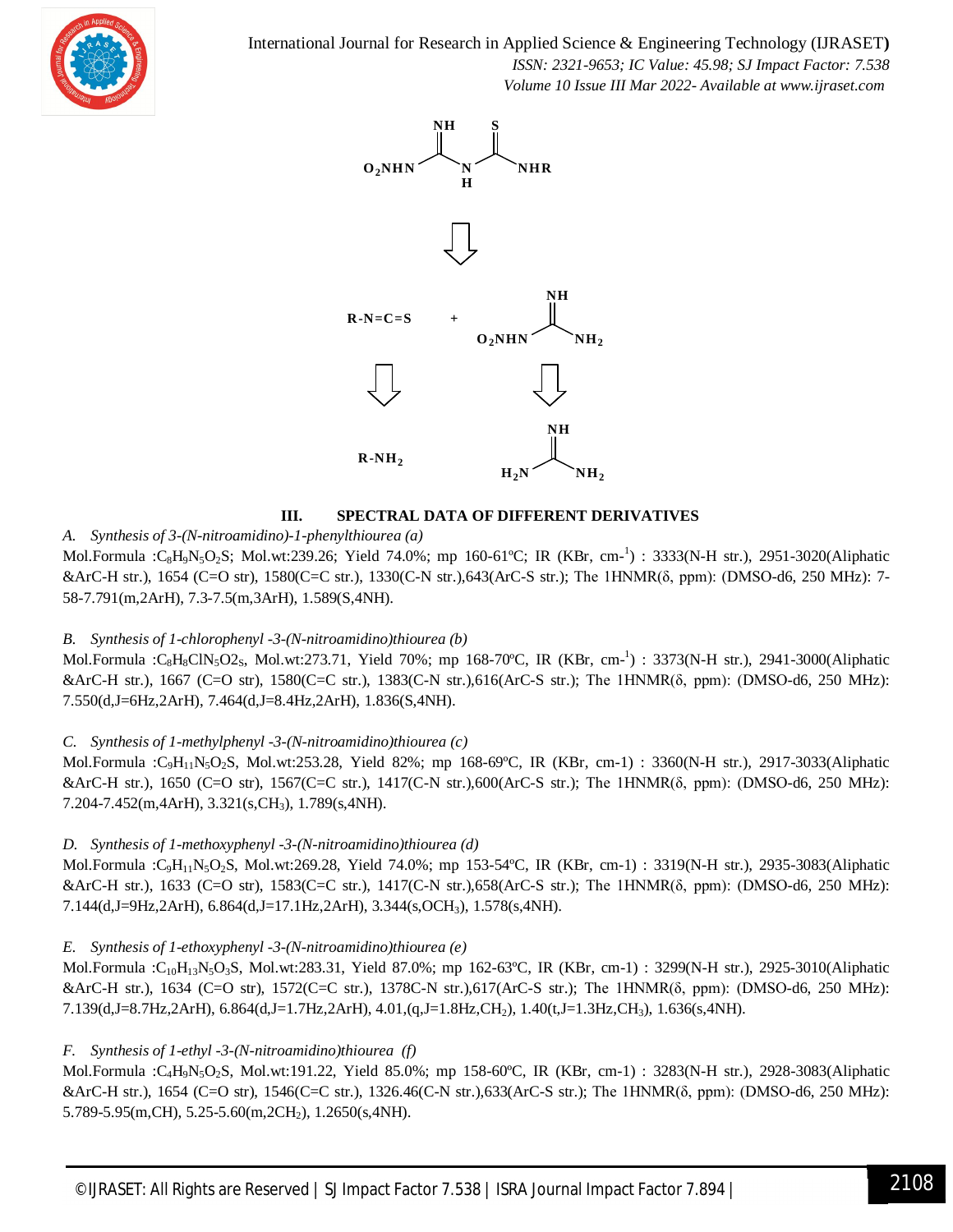

#### *G. Synthesis of 3-(N-nitroamidino) -1-(n-propyl)thiourea (g)*

Mol.Formula:C<sub>5</sub>H<sub>11</sub>N<sub>5</sub>O<sub>2</sub>S, Mol.wt:205.24, Yield 75.0%; mp 160-61°C, IR (KBr, cm-1) : 3279(N-H str.), 2969-3100(Aliphatic &ArC-H str.), 1654 (C=O str), 1533(C=C str.), 1337(C-N str.),633(ArC-S str.); The 1HNMR(δ, ppm): (DMSO-d6, 250 MHz): 2.180(s, 4NH), 1.542-1.67(m, CH<sub>2</sub>), 1.312-1.460(m, CH<sub>2</sub>), 0.952(t, J=7.2Hz, CH<sub>3</sub>).

#### *H. Synthesis of 1-isopropyl -3-(N-nitroamidino)thiourea (h)*

Mol.Formula :C5H11N5O2S, Mol.wt:205.24, Yield 830%; mp162-163ºC, IR (KBr, cm-1) : 3333(N-H str.), 2989-3049Aliphatic &ArC-H str.), 1650 (C=O str), 1539(C=C str.), 1371(C-N str.),629(ArC-S str.); The 1HNMR(δ, ppm): (DMSO-d6, 250 MHz): 1.147(d,J=1.3Hz,2CH3), 1.8(q,J=1.8Hz,ch), 2.142(s,4NH).

#### *I. Synthesis of 1-n-butyl -3-(N-nitroamidino)thiourea (i)*

Mol.Formula :C6H13N5O2S, Mol.wt:219.27, Yield 80.0%; mp 148-49ºC, IR (KBr, cm-1) : 3292(N-H str.), 2962-3067Aliphatic &ArC-H str.), 1654 (C=O str), 1546(C=C str.), 1337(C-N str.),6670(ArC-S str.); The 1HNMR( $\delta$ , ppm): (DMSO-d6, 250 MHz):<br>3 198-3 266(m 3CH<sub>2</sub>) 2.180(s.4NH). 0.991(t.J=4.2Hz.CH<sub>3</sub>) : <sup>13</sup>C NMR (75MHz, CDCl<sub>3</sub>)  $\delta$ : 3.198-3.266(m,3CH<sub>2</sub>), 2.180(s,4NH), 0.991(t,J=4.2Hz,CH<sub>3</sub>) : <sup>13</sup>C NMR (75MHz, CDCl<sub>3</sub>) δ: 13.73(1C),20.09(2C),44.15(1C),181.54(1C).

#### *J. Synthesis of 1-allyl -3-(N-nitroamidino)thiourea (j)*

Mol.Formula :C5H9N5O2S, Mol.wt:203.23, Yield 86.0%; mp 149-50ºC, IR (KBr, cm-1) : 3339(N-H str.), 2751-3083(Aliphatic &ArC-H str.), 1647 (C=O str), 1596(C=C str.), 1330(C-N str.),617(ArC-S str.); The 1HNMR(δ, ppm): (DMSO-d6, 250 MHz): 5.799-5.95(m,CH), 5.25-5.60(m,2CH2), 1.650(s,4NH).

| NH<br>S                                    |                 |           |              |                       |        |  |  |  |  |  |  |  |
|--------------------------------------------|-----------------|-----------|--------------|-----------------------|--------|--|--|--|--|--|--|--|
| O <sub>2</sub> NHN<br><b>NHR</b><br>N<br>H |                 |           |              |                       |        |  |  |  |  |  |  |  |
| Compd.                                     | $\mathbf R$     | M. P. (C) | Yield<br>[%] | Molecular<br>Formula  | M.W.   |  |  |  |  |  |  |  |
|                                            |                 |           |              |                       |        |  |  |  |  |  |  |  |
| a                                          | phenyl          | 160-61    | 74           | $C_8H_9N_5O_2S$       | 239.26 |  |  |  |  |  |  |  |
| $\mathbf b$                                | 4-chlorophenyl  | 168-70    | 70           | $C_8H_8C1N_5O_2S$     | 273.71 |  |  |  |  |  |  |  |
| $\mathbf c$                                | 4-methylphenyl  | 168-69    | 82           | $C_9H_{11}N_5O_2S$    | 253.28 |  |  |  |  |  |  |  |
| $\mathbf d$                                | 4-methoxyphenyl | 153-54    | 74           | $C_9H_{11}N_5O_3S$    | 269.28 |  |  |  |  |  |  |  |
| $\mathbf e$                                | 4-ethoxyphenyl  | 162-63    | 87           | $C_{10}H_{13}N_5O_3S$ | 283.31 |  |  |  |  |  |  |  |
| $\mathbf f$                                | ethyl           | 158-60    | 85           | $C_4H_9N_5O_2S$       | 191.22 |  |  |  |  |  |  |  |
| g                                          | n-propyl        | 160-61    | 75           | $C_5H_{11}N_5O_2S$    | 205.24 |  |  |  |  |  |  |  |
| $\mathbf h$                                | isopropyl       | 162-63    | 83           | $C_5H_{11}N_5O_2S$    | 205.24 |  |  |  |  |  |  |  |
| $\mathbf{i}$                               | n-butyl         | 148-49    | 80           | $C_6H_{13}N_5O_2S$    | 219.27 |  |  |  |  |  |  |  |
| j                                          | allyl           | 149-50    | 86           | $C_5H_9N_5O_2S$       | 203.23 |  |  |  |  |  |  |  |

Table-1 Physical data of Different Synthesized Compound (1-alkyl/aryl-3-(N-nitroamidino)thioureas)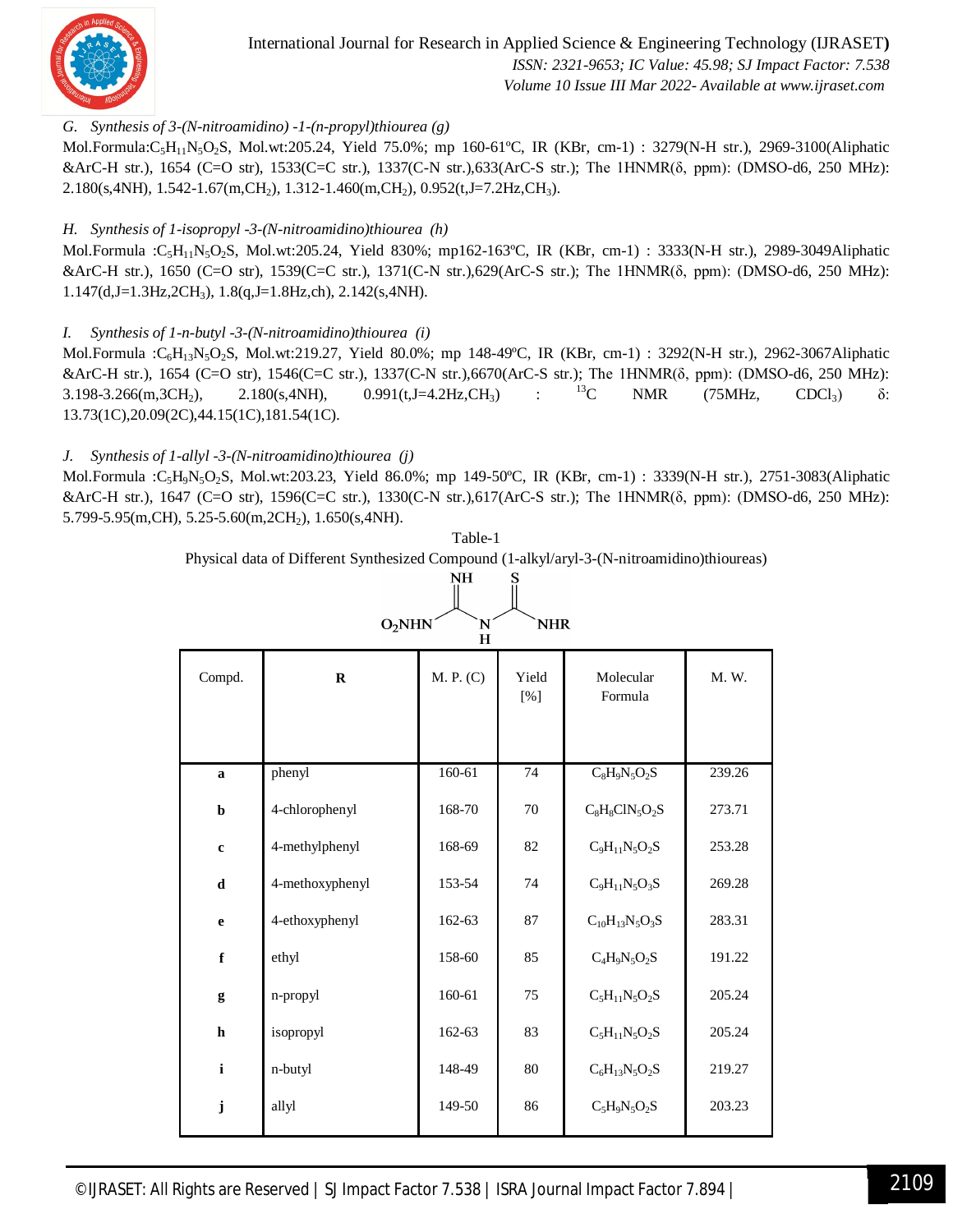

International Journal for Research in Applied Science & Engineering Technology (IJRASET**)**  *ISSN: 2321-9653; IC Value: 45.98; SJ Impact Factor: 7.538 Volume 10 Issue III Mar 2022- Available at www.ijraset.com*

| NH<br>S                                    |                 |                |              |                       |                |                           |           |  |  |  |  |  |
|--------------------------------------------|-----------------|----------------|--------------|-----------------------|----------------|---------------------------|-----------|--|--|--|--|--|
| O <sub>2</sub> NHN<br><b>NHR</b><br>N<br>H |                 |                |              |                       |                |                           |           |  |  |  |  |  |
| Compd.                                     | $\mathbf R$     | Analysis [%]   |              |                       |                |                           |           |  |  |  |  |  |
|                                            |                 | Found          |              |                       | Calculated     |                           |           |  |  |  |  |  |
|                                            |                 | $\overline{C}$ | $\, {\rm H}$ | $\overline{\text{N}}$ | $\overline{C}$ | $\boldsymbol{\mathrm{H}}$ | ${\bf N}$ |  |  |  |  |  |
| <b>8a</b>                                  | phenyl          | 39.94          | 3.64         | 29.03                 | 40.16          | 3.79                      | 29.27     |  |  |  |  |  |
| 8 <sub>b</sub>                             | 4-chlorophenyl  | 34.96          | 3.00         | 25.39                 | 35.10          | 2.95                      | 25.59     |  |  |  |  |  |
| <b>8c</b>                                  | 4-methylphenyl  | 42.50          | 4.48         | 27.88                 | 42.68          | 4.38                      | 27.65     |  |  |  |  |  |
| <b>8d</b>                                  | 4-methoxyphenyl | 40.36          | 4.00         | 26.20                 | 40.14          | 4.12                      | 26.01     |  |  |  |  |  |
| 8e                                         | 4-ethoxyphenyl  | 42.53          | 4.77         | 24.86                 | 42.39          | 4.62                      | 24.72     |  |  |  |  |  |
| 8f                                         | ethyl           | 25.34          | 4.60         | 36.84                 | 25.12          | 4.74                      | 36.63     |  |  |  |  |  |
| 8g                                         | n-propyl        | 29.14          | 5.26         | 33.91                 | 29.26          | 5.40                      | 34.12     |  |  |  |  |  |
| 8 <sub>h</sub>                             | isopropyl       | 29.07          | 5.24         | 34.01                 | 29.26          | 5.40                      | 34.12     |  |  |  |  |  |
| 8i                                         | n-butyl         | 32.58          | 6.15         | 32.13                 | 32.86          | 5.98                      | 31.94     |  |  |  |  |  |
| 8j                                         | allyl           | 29.68          | 4.25         | 34.27                 | 29.55          | 4.46                      | 34.46     |  |  |  |  |  |
|                                            |                 |                |              |                       |                |                           |           |  |  |  |  |  |

Table 2 Elemental data of 1-alkyl/aryl-3-(N-nitroamidino)thioureas

#### **IV. BIOLOGICAL EVALUATION**

Test organisms utilized were staphylococcus as an example of gram positive bacteria, Escherichiacoli and an example of gram negative bacteria and candida albicans as representatives of fungi none of the tested compounds were able to exert significant anti bacterial anti fungal activities.

The compounds were tested in-vitro for their antibacterial activity against three micro-organisms viz, Escherichacoli, staphylococcus aureus and klebsiella pneumonia. The compounds were tested in vitro for their antifungal activity against candida albicans and Asper gillus niger.

#### **V. CONCLUSION**

This study reports the successful synthesis of the nitroamidinothiourea compounds in good yield and characterized by Elemental analysis, IR, 1H-NMR and 13C-NMR spectral analysis. All the novel compounds were tested for biological study.

The results of antibacterial study shows that the Aryl series, phenyl compound (a) exhibits moderate antibacterial activity towards staphylococcus aureus. But in the Alkyl series propyl compound (f) shows maximum activity towards the same microbe staphylococcus aureus. The Alkyl series showed mamimum activity against E.Coli when compared to Aryl series.

The results of antifungal study shows that the Alkyl series exhibit maximum activity towards candida albicans and moderate activity against Aspergillusniger.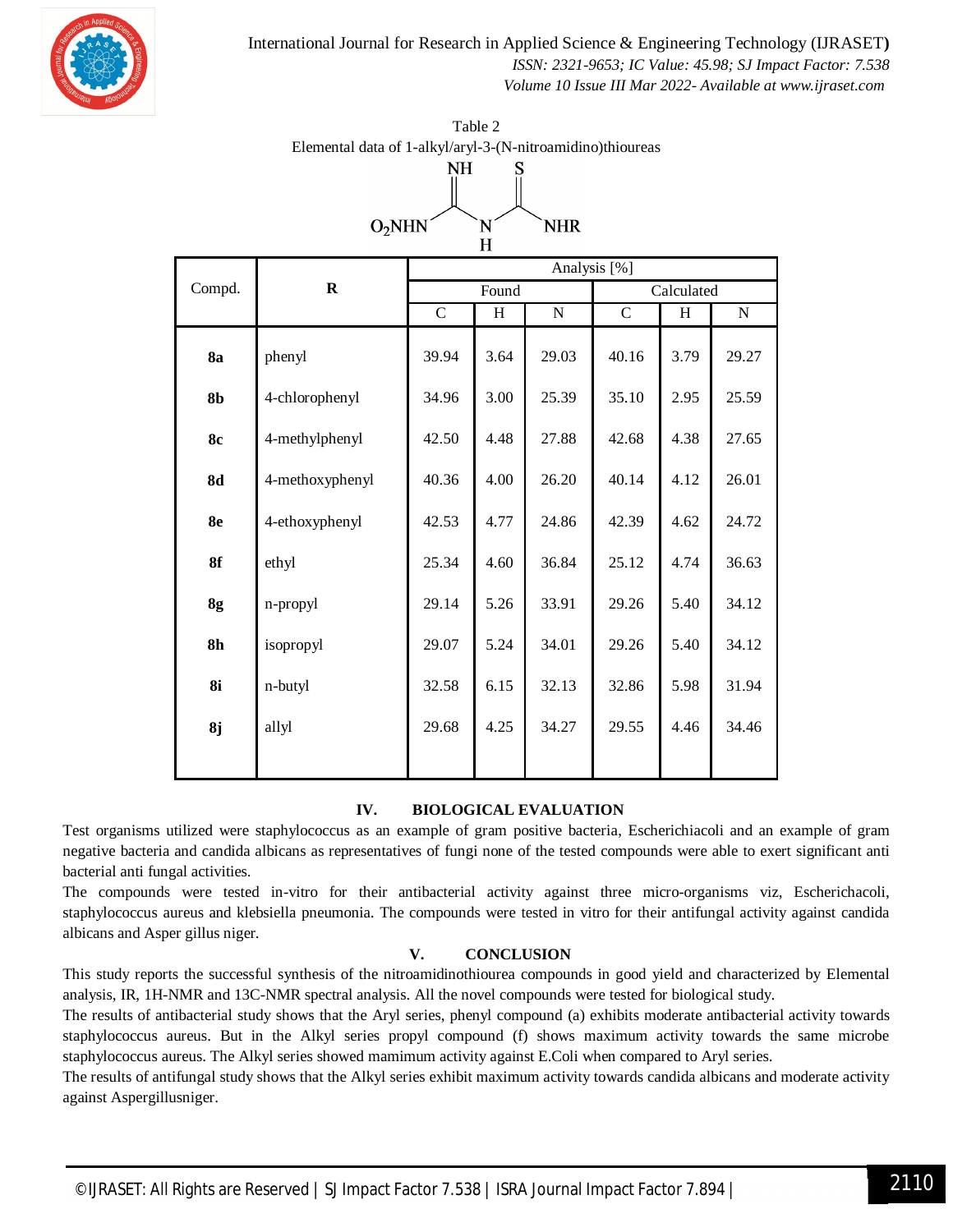

#### **VI. ACKNOWLEDGEMENT**

T.F. Abbs Fen Reji thanks University Grants Commission, New Delhi for Financial Assistance in the form of Major Research project [F.No.41-229/2012 (SR)]. The authors thank NIIST, Trivandrum for spectral and analytical data.

#### **REFERENCES**

- [1] Metzger, J.Y., Chemistry of Hetrocyclic compounds; Wiley; New York NY.1979, p.34;50.
- [2] Hirai, K.; Sugimoto, H.; Ishiba, T.Y.Org.Chem.1980, 45, 253.
- [3] Roshak, A; Jacbson, J.R., Chabot-Fletcher, M.; Marshall, L.A.J. Pharmacol.Exp.Ther.1997, 283, 955-961;
- [4] Breton, J.J; Chabot-Fletcher, M.J.Pharmacol.Exp.Ther-1997, 282, 459-466.
- [5] DiMartino, M.; Wolff, C.; Patil, A.; Nambi, P. Inflamm. Res.1995, 44, 5123-5124.
- [6] Sturtzebecher, Y., Vieweg, H., Steinmetzer, T.; Schweinitz, A.; Stubbs, M.T.; Renatus, M.; Wikstrom, P.Bioorg.Med.Chem.Lett.1999, 9, 3147.
- [7] Mizuno, Y.; Ikehara, M.J., Watanabe, K.A; Suzaki, S.; Itoh.T.; Synthetic studies of potential antimetabolites.X the anomeric configuration of tubercidin.J.org.chem.28 (1963) 3329-3331.
- [8] Tolman, R.L.; Robins, R.K.; Townsend, L.B.; Pyrrolopyrimidine nudeosides. III. The total synthesis of toyocamycin, sangivamycin, tubercidin and related derivatives, J.Am.Chem. Soc.91 (1969) 2102-210836.
- [9] Zoni, F.; Vicini, P; Antimicrobial activity of some 1, 2 benzisothiazoles have a benzene sulfonamides moiety, Arch.Pharm.331 (1998) 219-223.
- [10] Maren.T.H.; Reactions between structure and biological activity of sulfonamides. Annu.Rev.Pharmacol. Toxicd. 16(1976) 309-327.
- [11] Mader, M., Dios, A.D., Shih, C., Bonjouklian, R., Li, T., white, W., uralde, B.L., Sanchez-martinez, C., 2008. Imidazolyl benzimedazoles and imidazo [4, 5-b] pyridines as potent p38a MAP kinase inhibitors with excellent invivoanti-inflammatory properties. Bioorg.Med.Lett.18, 179-183.
- [12] Supuran. C.T., Scozzafava. A., Jurca, B.C.; Iiies, M.A, Carbonic anhydrase inhibitors-part 49: synthesis of substituted ureido and thioureido derivatives of aromatic heterocyclic sulfonamides with increased affinities of isozyme I, Eur.J.Med.Chem.33 (1998) 83-93.
- [13] Mavrova, A.T.; Denkova, P., Tsenov, Y.A., Anichinaa, K.K., Vutchevc, D.I., 2007-Synthesis and anti-trichinellosis activity of some bis (benzimidazol-2-y1) amines. Bioorg. Med.Chem.15, 6291-6297.
- [14] Hibino, S.; Choshi, T. Nat. Produ. Rep.2002, 19, 148-180.
- [15] Koury, M.J.; Ponka, P. New Insights Into Erythropoieis: the Roles ofFolate,Vitamin B12, and Iron, Annu, Rev.Nutr.2004, 24, 105-131.